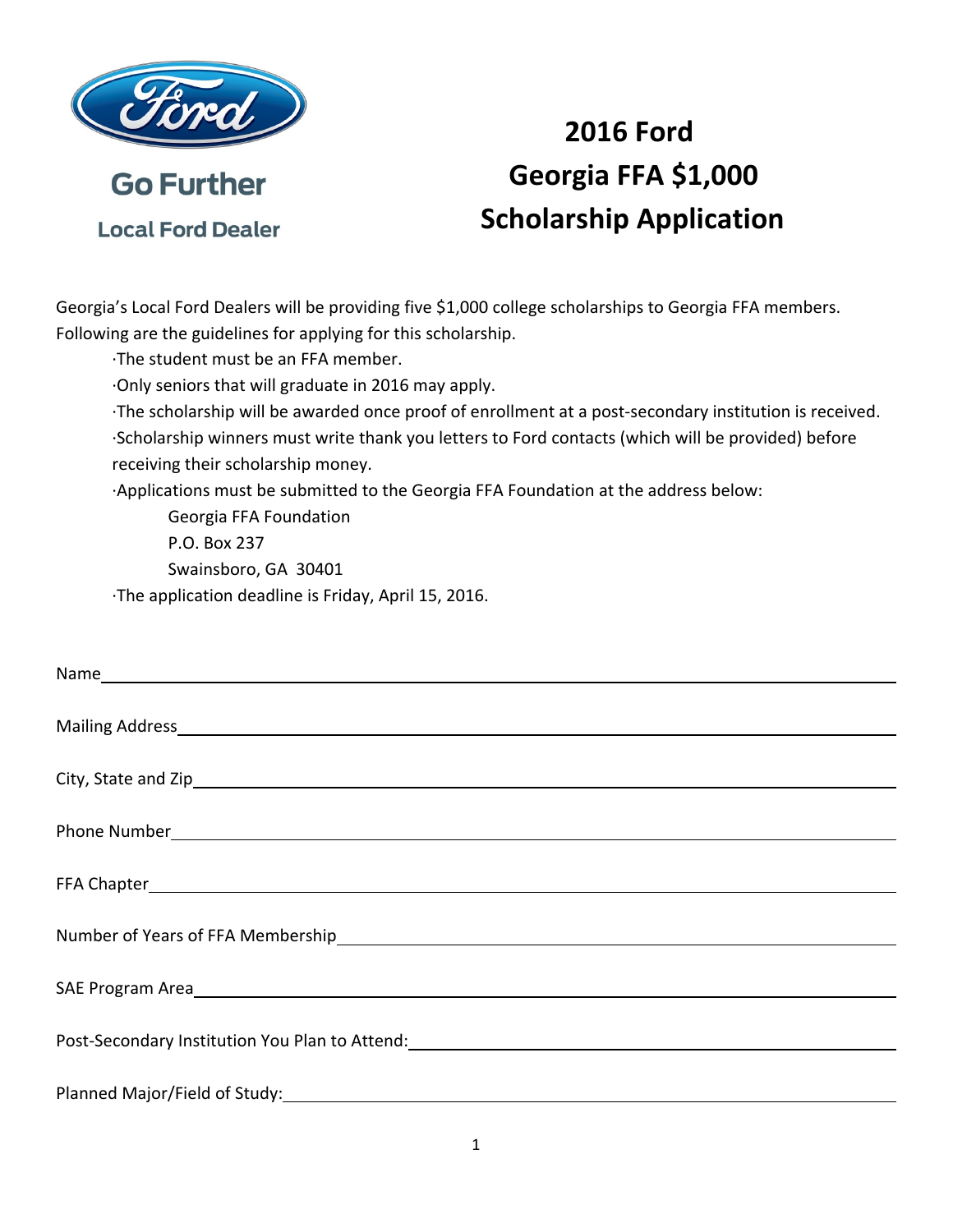| FFA Activities (CDEs, leadership events, conferences, conventions, etc.)<br>Services (CDEs, leadership events, conferences, conventions, etc.)<br>Services (CDES, leadership events, conferences, conventions, etc.) |  |  |  |  |
|----------------------------------------------------------------------------------------------------------------------------------------------------------------------------------------------------------------------|--|--|--|--|
|                                                                                                                                                                                                                      |  |  |  |  |
| <u> 1989 - Andrea Andrew Maria (h. 1989).</u>                                                                                                                                                                        |  |  |  |  |
| <u> 1989 - Andrea Andrew Maria (h. 1989).</u>                                                                                                                                                                        |  |  |  |  |
|                                                                                                                                                                                                                      |  |  |  |  |
| <u> 1989 - Andrea Andrew Maria (h. 1989).</u>                                                                                                                                                                        |  |  |  |  |
| ,我们也不会有什么。""我们的人,我们也不会有什么?""我们的人,我们也不会有什么?""我们的人,我们也不会有什么?""我们的人,我们也不会有什么?""我们的人                                                                                                                                     |  |  |  |  |
|                                                                                                                                                                                                                      |  |  |  |  |
|                                                                                                                                                                                                                      |  |  |  |  |
|                                                                                                                                                                                                                      |  |  |  |  |
|                                                                                                                                                                                                                      |  |  |  |  |
|                                                                                                                                                                                                                      |  |  |  |  |
|                                                                                                                                                                                                                      |  |  |  |  |
|                                                                                                                                                                                                                      |  |  |  |  |
| ,我们也不会有什么。""我们的人,我们也不会有什么?""我们的人,我们也不会有什么?""我们的人,我们的人,我们也不会有什么?""我们的人,我们的人,我们的人,                                                                                                                                     |  |  |  |  |
|                                                                                                                                                                                                                      |  |  |  |  |
|                                                                                                                                                                                                                      |  |  |  |  |
|                                                                                                                                                                                                                      |  |  |  |  |
|                                                                                                                                                                                                                      |  |  |  |  |
|                                                                                                                                                                                                                      |  |  |  |  |
|                                                                                                                                                                                                                      |  |  |  |  |
| FFA Awards Received: 1999 - 1999 - 1999 - 1999 - 1999 - 1999 - 1999 - 1999 - 1999 - 1999 - 1999 - 1999 - 1999                                                                                                        |  |  |  |  |
|                                                                                                                                                                                                                      |  |  |  |  |
|                                                                                                                                                                                                                      |  |  |  |  |
|                                                                                                                                                                                                                      |  |  |  |  |
|                                                                                                                                                                                                                      |  |  |  |  |
|                                                                                                                                                                                                                      |  |  |  |  |
|                                                                                                                                                                                                                      |  |  |  |  |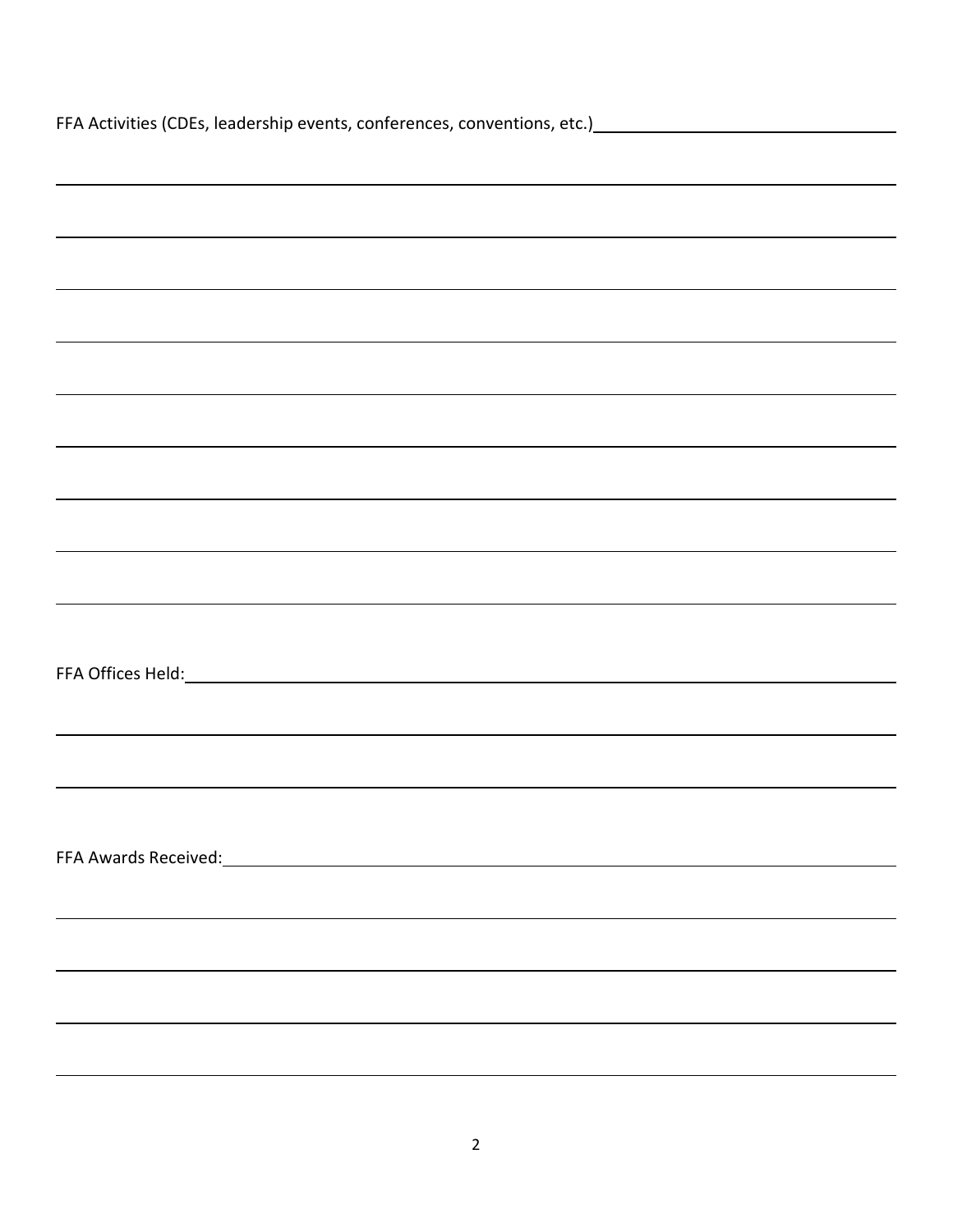| hours invested, etc.): example and the set of the set of the set of the set of the set of the set of the set of the set of the set of the set of the set of the set of the set of the set of the set of the set of the set of |  |  |  |
|-------------------------------------------------------------------------------------------------------------------------------------------------------------------------------------------------------------------------------|--|--|--|
|                                                                                                                                                                                                                               |  |  |  |
|                                                                                                                                                                                                                               |  |  |  |
|                                                                                                                                                                                                                               |  |  |  |
|                                                                                                                                                                                                                               |  |  |  |
|                                                                                                                                                                                                                               |  |  |  |
|                                                                                                                                                                                                                               |  |  |  |
|                                                                                                                                                                                                                               |  |  |  |
|                                                                                                                                                                                                                               |  |  |  |
|                                                                                                                                                                                                                               |  |  |  |
|                                                                                                                                                                                                                               |  |  |  |
|                                                                                                                                                                                                                               |  |  |  |
|                                                                                                                                                                                                                               |  |  |  |
|                                                                                                                                                                                                                               |  |  |  |
|                                                                                                                                                                                                                               |  |  |  |
|                                                                                                                                                                                                                               |  |  |  |
|                                                                                                                                                                                                                               |  |  |  |
|                                                                                                                                                                                                                               |  |  |  |
|                                                                                                                                                                                                                               |  |  |  |
|                                                                                                                                                                                                                               |  |  |  |
|                                                                                                                                                                                                                               |  |  |  |
|                                                                                                                                                                                                                               |  |  |  |
|                                                                                                                                                                                                                               |  |  |  |
|                                                                                                                                                                                                                               |  |  |  |
|                                                                                                                                                                                                                               |  |  |  |
|                                                                                                                                                                                                                               |  |  |  |
|                                                                                                                                                                                                                               |  |  |  |
|                                                                                                                                                                                                                               |  |  |  |
|                                                                                                                                                                                                                               |  |  |  |
|                                                                                                                                                                                                                               |  |  |  |
|                                                                                                                                                                                                                               |  |  |  |
|                                                                                                                                                                                                                               |  |  |  |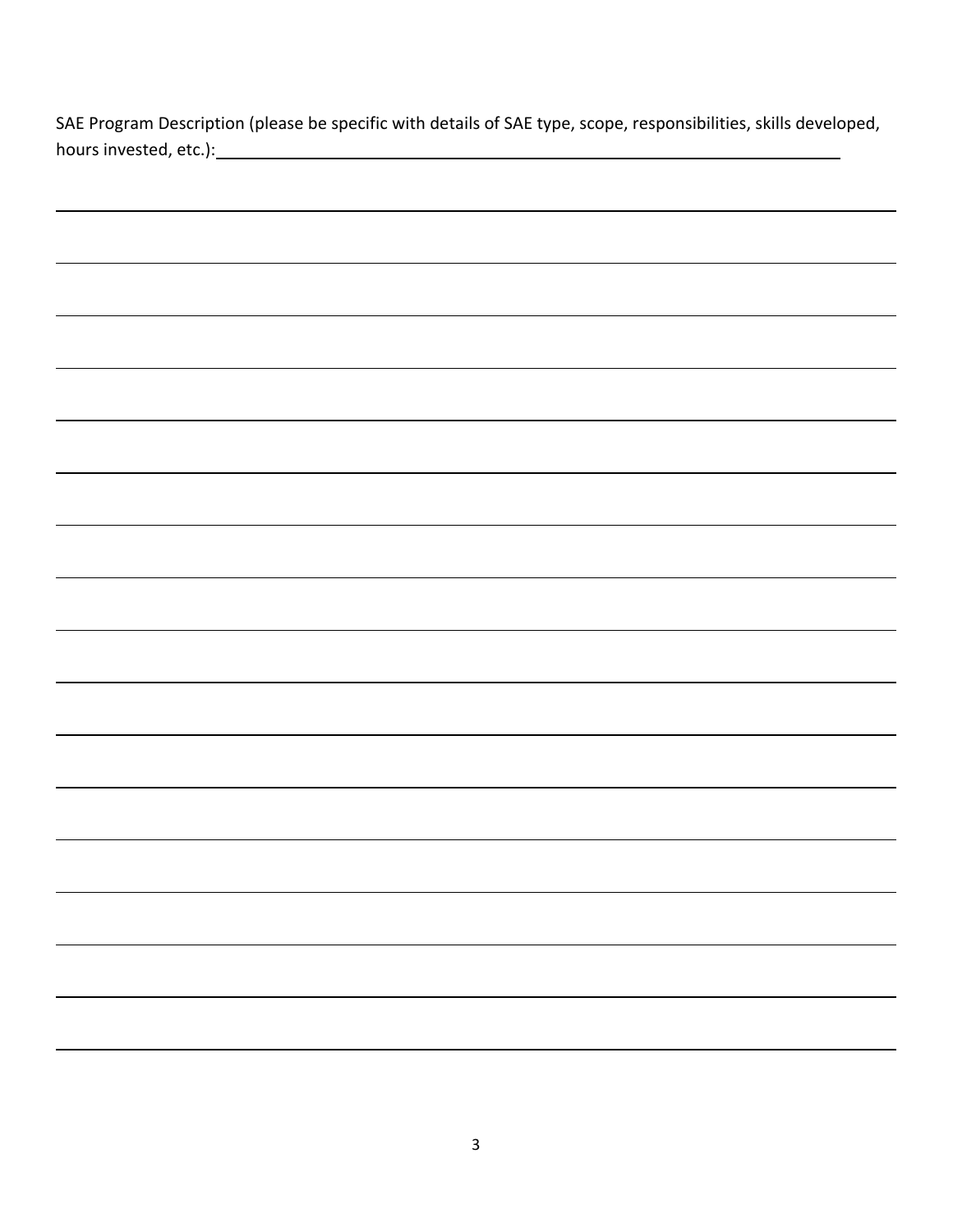| Other School Activities (excluding FFA): Management Control of Activities (excluding FFA): |
|--------------------------------------------------------------------------------------------|
|                                                                                            |
|                                                                                            |
|                                                                                            |
|                                                                                            |
|                                                                                            |
|                                                                                            |
|                                                                                            |
|                                                                                            |
|                                                                                            |
|                                                                                            |
|                                                                                            |
|                                                                                            |
|                                                                                            |
|                                                                                            |
| ,我们也不会有什么。""我们的人,我们也不会有什么?""我们的人,我们也不会有什么?""我们的人,我们也不会有什么?""我们的人,我们也不会有什么?""我们的人           |
|                                                                                            |
|                                                                                            |
|                                                                                            |
|                                                                                            |
|                                                                                            |
|                                                                                            |
|                                                                                            |
|                                                                                            |
|                                                                                            |
|                                                                                            |
|                                                                                            |
|                                                                                            |
|                                                                                            |
|                                                                                            |
|                                                                                            |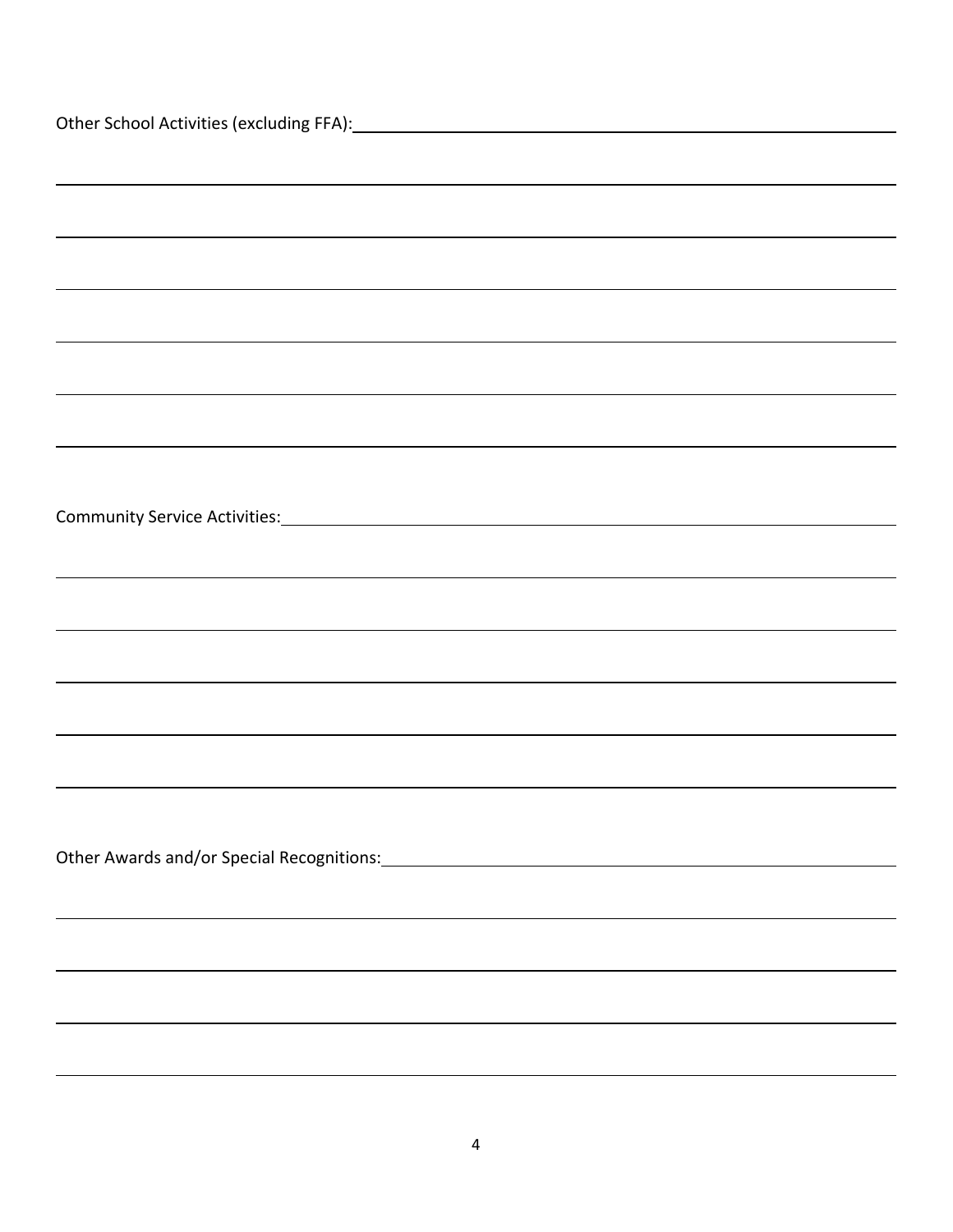| <u> 1989 - Johann Barn, amerikansk politiker (d. 1989)</u> |
|------------------------------------------------------------|
|                                                            |
| <u> 1989 - Andrea Andrew Maria (h. 1989).</u>              |